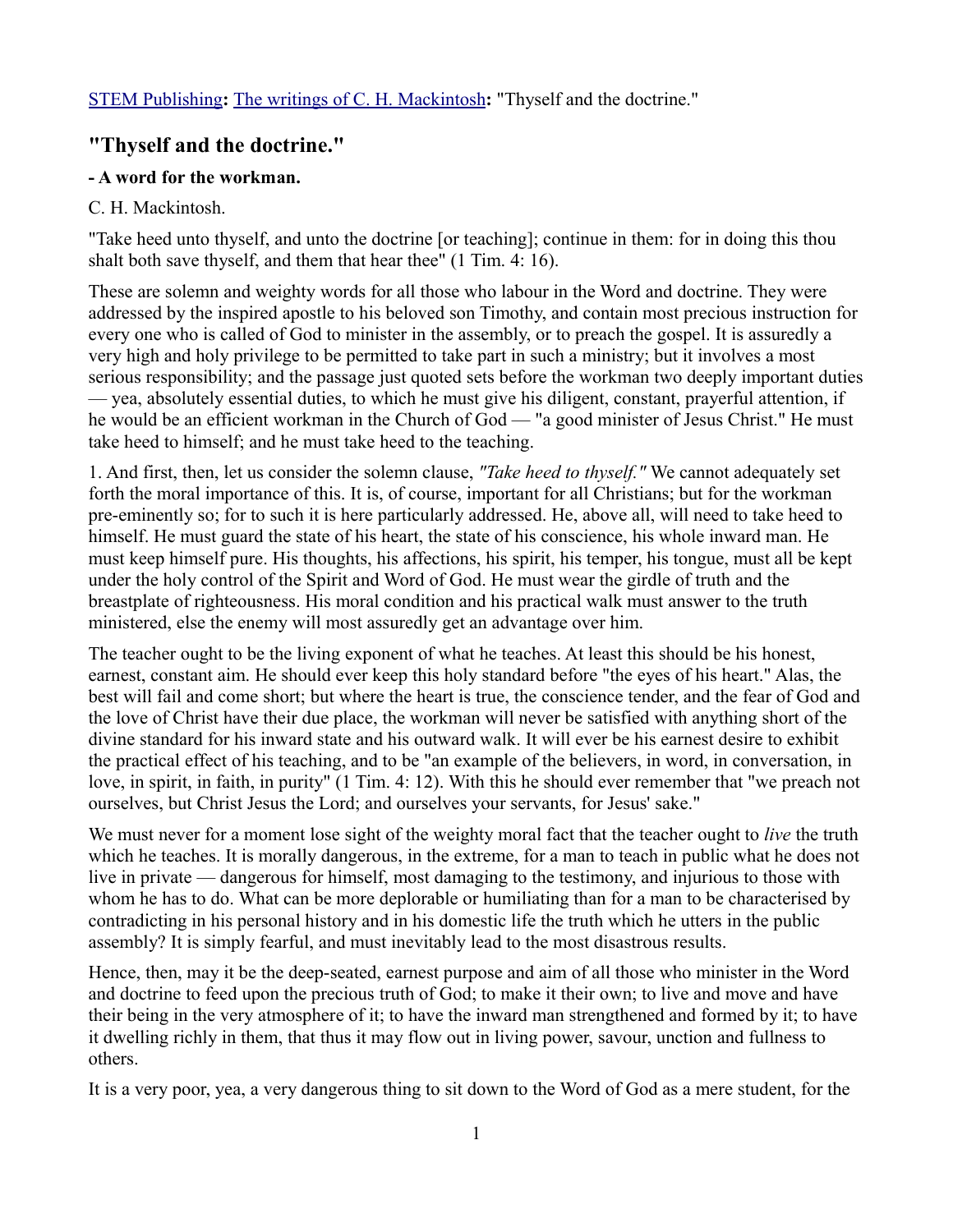purpose of preparing lectures or sermons for other people. Nothing can be more deadening or withering to the soul. Mere intellectual traffic in the truth of God, storing up certain doctrines, views and principles in the memory, and giving them out with a certain fluency of speech, is at once deluding and demoralising. We may be drawing water for other people, and all the while be like rusty pipes ourselves. How miserable this is! "If any man thirst, let him come unto Me and *drink,"* said our blessed Lord. He did not say *"draw."* The true spring and power of all ministry in the Church will ever be found in drinking for our own souls, not in drawing for others. "He that believeth on Me, as the Scripture hath said, out of his belly shall flow rivers of living water." We must abide close to the eternal fountain, the heart of Christ; drink deeply, drink continually. Thus our own souls shall be refreshed and enriched; rivers shall flow for the refreshment of others, and streams of praise ascend to the throne and to the heart of God by Jesus Christ. This is Christian ministry — yea, this is Christianity; all else is utterly worthless.

2. We shall now dwell for a few moments on the second point in our subject, namely, the doctrine, or teaching — for such is the true force of the original word. And oh, how much is involved in this! "Take heed to the teaching." Solemn admonition! What care is needed! What holy watchfulness! What earnest, prayerful, constant waiting upon God for the right thing to say, and the right way to say it! God only knows the state and the need of souls. He knows their capacity. We do not. We may be offering "strong meat" to those who can only bear "milk," and thus do positive mischief. "If any man speak, let him speak as oracles of God." He does not say, *according* to the oracles of God." A man may rise and speak for an hour in the assembly, and every word he says may be in strict accordance with the letter of Scripture, and yet he may not at all speak as an oracle of God — as God's mouthpiece to the people. He may minister truth, but not the needed truth, at the time.

How solemn is all this! How it makes us feel the seriousness of the apostle's admonition, "Take heed to the teaching"! How it sets before us the urgent need of self-emptied dependence upon the power and guidance of the Holy Ghost! Here lies the precious secret of all effective ministry, whether oral or written. We may talk for hours, and write volumes, — and talk and write nothing unscriptural, — but if it be not in the power of the Spirit, our words will prove but as sounding brass and a tinkling cymbal, and our volumes as so much waste paper. We want to lie much at the Master's feet, to drink deeply into His Spirit, to be in fellowship with His heart of love for the precious lambs and sheep of His flock. Then shall we be in a condition of soul to give the portion of meat in due season.

He alone knows exactly what His beloved people really need at all times. We may perhaps feel deeply interested in some special line of truth, and we may judge it to be the right thing for the assembly; but this might be quite a mistake. It is not the truth which interests us, but the truth which the assembly needs, that should be given out; and for this we should ever wait upon our gracious Lord. We should look simply and earnestly to Him, and say, "Lord, what wouldest Thou have me to say to Thy beloved people? Give me the suited message for them." Then would He use us as His channels; and the truth would flow down from His loving heart into our hearts, and forth from us, in the power of His Spirit, into the hearts of His people.

Oh that it were thus with all who speak and write for the Church of God! What results we might look for! — what power! — what manifest progress in the divine life! The true interests of the flock of Christ would then be thought of in all that was spoken or written. Nothing equivocal, nothing strange or startling, would then be sent forth. Nothing but what is sound and seasonable would flow from the lips or the pen. Sound speech that cannot be condemned, that which is good for the use of edifying, would alone be sent forth.